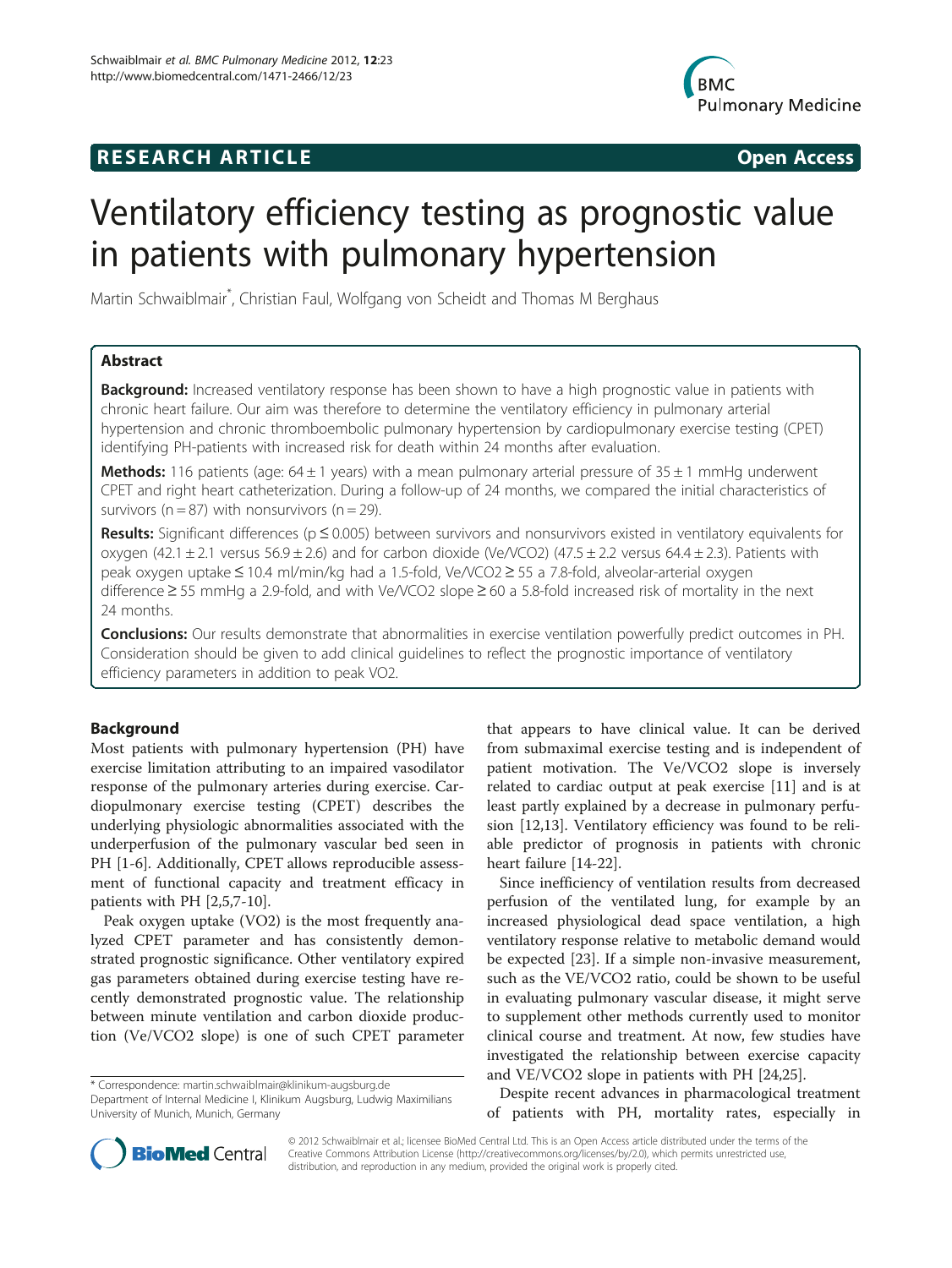patients with severe pulmonary artery hypertension (PAH), remain high. Reliable risk stratification is a continuing challenge and the identification of patients at highest risk for early death from right heart failure is of special importance. Functional capacity, as defined by peak VO2 during CPET is established as a powerful predictor of mortality in PAH [\[26,27](#page-6-0)] and a peak VO2 below 10.4 mL/kg/min is now considered a key criterion for early mortality [[2](#page-5-0)]. To date however, differences in the prognostic value of peak VO2 and the Ve/VCO2 slope have not been widely emphasized.

In this study, we determine the predictive value of ventilatory efficiency parameters for estimating the 2 years survival of patients with pulmonary arterial hypertension (PAH) and inoperable chronic thromboembolic pulmonary hypertension (CTEPH) and compare these parameters with survival predicted by peak VO2.

## Methods

## Subjects

This study included consecutive patients who were referred to our PH centre from January 2005 to January 2008 to confirm and to classify the PH, as defined by the Proceedings of the 4<sup>th</sup> World Symposium on Pulmonary Hypertension [\[26](#page-6-0)]. All patients underwent right heart catheterization (RHC) to establish the diagnosis, pulmonary function testing, six-minute walking test and a progressively increasing, symptom-limited CPET with gas exchange measurements. All patients did not receive any specific pulmonary artery medication at the beginning of the study. Patients with severe concomitant extracardiac diseases limiting exercise performance were excluded.

All patients were followed at the PH centre, Klinikum Augsburg, University of Munich. The outcome data were collected by patient`s visit every 3 months. The minimum follow-up period was 24 months.

All procedures adhered to the commonly accepted ethical guidelines, the protocol was initially reviewed and approved by an Ethics Committee and written informed consent was obtained from every patient.

## Lung function tests

Pulmonary function tests included spirometry, body plethysmography, and measurement of diffusing capacity employing the single breath method (Master Screen Body and MS-PFT, Jaeger, Cardinal Health, USA). Each parameter was calculated as percent of predicted [\[28](#page-6-0)]. The following parameters were determined: forced vital capacity (FVC), total lung capacity (TLC), forced expiratory volume in one second (FEV1) and diffusing capacity for carbon monoxide (TLco). Blood gas analysis (ABL 725, Radiometer, Copenhagen, Denmark) was performed in arterialized capillary blood from the ear lobe without supplemental oxygen [\[29](#page-6-0)].

## Six-minute walk test

Measurement of the distance walked in 6 min was performed in all patients according to the standards of the American Thoracic Society [\[30](#page-6-0)]. The patients were instructed to walk back and forth at their own pace in a 30-m corridor in order to cover as much ground as possible in the allotted time. A research assistant supervised the test, telling the patient the remaining exercise time every 2 min. The patients were allowed to stop and take at rest during the test, but were instructed to resume walking as soon as possible.

## Cardiopulmonary exercise testing

CPET was performed using standardized protocol [\[31](#page-6-0)]; work rate was continuously increased by  $5 - 15$  W/min to a maximum tolerated level on an electromagnetically braked cycle ergometer (ViaSprint 150 p, Ergoline, Germany). Patients were encouraged to exercise until symptoms were intolerable.

Blood gas analysis was analyzed at rest and during maximal exercise. Heart rate was monitored continuously, and non-invasive blood pressure was taken every 2 min. The maximum work rate was recorded. Oxygen uptake (VO2), minute ventilation (Ve), and carbon dioxide output (VCO2) were measured breath by breath wearing an adult facemask (Vmax spectra 229 D, Sensor Medics, CA, USA). Peak VO2, oxygen pulse (O2 pulse) and alveolar-arterial oxygen difference (AaDO2) were calculated as described by Wasserman et al. [[31](#page-6-0)]. The anaerobic threshold (AT) was chosen as the VO2 at which the Ve/VO2 increased while the Ve/VCO2 decreased or remained constant. Peak VO2 was defined as the value of averaged data during the final 15 seconds of exercise. The Ve/VCO2 slope was determined as the linear regression slope of Ve and VCO2 from the start of exercise until the RC point (the time at which ventilation is stimulated by CO2 output and end-tidal CO2 tension begins to decrease) [[31\]](#page-6-0).

## Right heart catheterization

All patients underwent RHC. Patients received no medications on the morning of the procedure, resulting in a discontinuation of treatment with medication of about 12 h. A True Size Thermodilution Catheter ("S" Tip Catheter, Edwards Lifesciences, Irvine, CA, USA) was inserted via the right femoral vein. Hemodynamic measurements were performed in supine position and included heart rate, pressure in wedge-position (PCWP), pulmonary arterial pressure (PAP) and right atrium pressure (RA). Oxygen saturation (SO2) was measured in mixed venous blood samples (ABL 725, Radiometer,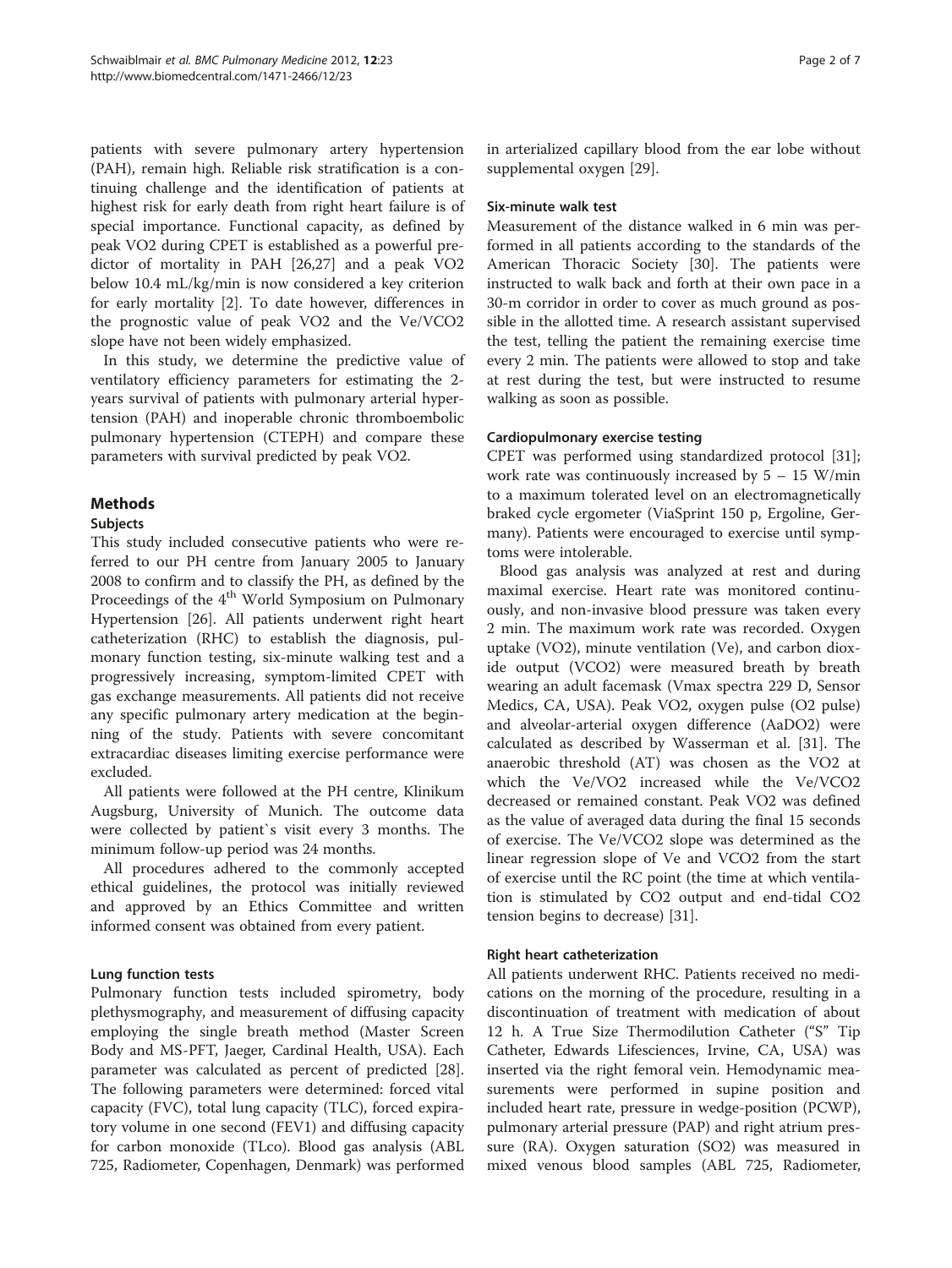Copenhagen, Denmark). Cardiac index (CI) was obtained using the thermodilution method (Com-2, Cardiac Output Computer, Edwards Lifesciences, Irvine, CA, USA). CI and pulmonary vascular resistance (PVR) were calculated using standard formulas [PVR = (mPAP – PCWP)/Q].

## Statistical analysis

Continuous date were presented as the mean ± standard error of mean (SEM); categorical data were presented as percentages of patients in each category. A statistical software package (SPSS, version 12.0 for Windows; SPSS; Chicago, IL) was used for analysis. All results were tested for two-sided significance. Patients were divided in two different groups regarding the outcome after 24 months. The measured variables were compared in the group of survivors versus the group of nonsurvivors using the Student t-test for unpaired probes.

Simple linear regression analysis was used to examine ve versus VCO2 slope. Test analysis was performed to calculate sensitivity, specificity for the different threshold values.

Furthermore, we used the Wald test to test for the significance of odds ratio. The ability of CPET parameters to identify the risk of mortality was assessed by comparison of receiver-operating characteristic curves (AUC = area under curve). We create survival curves using the method of Kaplan and Meier and compare the survival curves using the log-rank test.

In general, p-values  $< 0.05$  were considered to be statistically significant.

## Results

## Clinical characteristics

The study included 116 patients; there were 73 women and 43 men with a mean age of  $63.7 \pm 1.7$  years and a body mass index of  $26.7 \pm 0.4$  kg/m<sup>2</sup>. According to the ESC/ERS guidelines [\[27](#page-6-0)], we diagnosed 85 patients as PAH and 31 as inoperable CTEPH [Table 1]. At the initial visit, all patients fulfilled the criterion to begin a specific drug therapy. During follow-up, the specific drug therapy consisted calcium channel blockers in 7%, inhaled prostanoids in 13%, endothelin receptor antagonists in 72% and 56% patients were treated with phosphodiesterase type-5 inhibitors. None of the patients was lost to follow-up. During the follow-up period of 24 months, 29 patients died  $(n = 21)$  in the PAH-group and  $n = 8$  in the CTEPH-group). Causes of

Table 1 Characteristics, haemodynamics and Cardiopulmonary exercise parameters at baseline of the overall group  $(n = 116)$  and between patients with PAH  $(n = 85)$  and those with CTEPH  $(n = 31)$ 

|                             | Overall<br>$(n = 116)$ | PAH<br>$(n = 85)$ | <b>CTEPH</b><br>$(n=31)$ | p           |
|-----------------------------|------------------------|-------------------|--------------------------|-------------|
|                             |                        |                   |                          |             |
| Age (years)                 | $61.5 \pm 1.5$         | $59.9 \pm 1.9$    | $66.4 \pm 2.0$           | $p = 0.064$ |
| Sex (% female)              | 66                     | 70                | 55                       | ns          |
| BMI (kg/m2)                 | $25.8 \pm 0.5$         | $25.7 \pm 0.6$    | $26.2 \pm 0.7$           | ns          |
| PAP, mmHq                   | $39.9 \pm 2.5$         | $40.5 \pm 1.7$    | $38.3 \pm 3.1$           | ns          |
| Cl, L*min-1*m-2             | $2.48 \pm 0.07$        | $2.58 \pm 0.08$   | $2.22 \pm 0.11$          | $p = 0.021$ |
| PVR, dynes * s * cm-5       | $648.2 \pm 40.2$       | $647.9 \pm 45.1$  | $648.9 \pm 87.5$<br>ns   |             |
| RAP, mmHg                   | $7.28 \pm 0.49$        | $7.01 \pm 0.56$   | $8.07 \pm 1.00$          | ns          |
| W, watts                    | $56.2 \pm 3.1$         | $55.2 \pm 3.7$    | $59.1 \pm 5.5$           | ns          |
| VO <sub>2</sub> , ml/min/kg | $14.4 \pm 0.7$         | $14.5 \pm 0.8$    | $14.1 \pm 1.2$           | ns          |
| AT, ml/min/kg               | $9.53 \pm 0.40$        | $9.56 \pm 0.48$   | $9.45 \pm 0.72$          | ns          |
| O2 pulse, ml/min/beat       | $8.98 \pm 0.36$        | $8.71 \pm 0.40$   | $9.72 \pm 0.81$          | ns          |
| Ve/VO2 - AT                 | $41.1 \pm 1.1$         | $40.9 \pm 1.2$    | $41.8 \pm 2.3$           | ns          |
| Ve/VCO2 - AT                | $47.2 \pm 1.1$         | $47.0 \pm 1.2$    | $47.8 \pm 2.5$           | ns          |
| AaDO2 (peak exercise)       | mmHg $49.3 \pm 1.6$    | $51.6 \pm 1.9$    | $43.2 \pm 2.9$           | $p = 0.019$ |
| a-et CO2, mmHq              | $5.7 \pm 0.5$          | $5.2 \pm 0.5$     | $7.0 \pm 1.0$            | ns          |
| Ve/VCO2 slope               | $46.9 \pm 2.0$         | $46.6 \pm 2.3$    | $47.9 \pm 3.9$           | ns          |

 $W =$  work capacity.

VO2 = peak oxygen uptake.

 $AT =$  anaerobic threshold.

O2 pulse = oxygen pulse.

Ve/VO2 = oxygen equivalent at anaerobic threshold.

Ve/VCO2 = carbon dioxide equivalent at anaerobic threshold.

AaDO2 = alveolar-arterial oxygen difference at peak exercise.

a-et CO2 = arterial-endexpiratory carbon dioxide difference at peak pexercise.

Ve – VCO2 slope = slope of minute ventilation versus carbon dioxide output.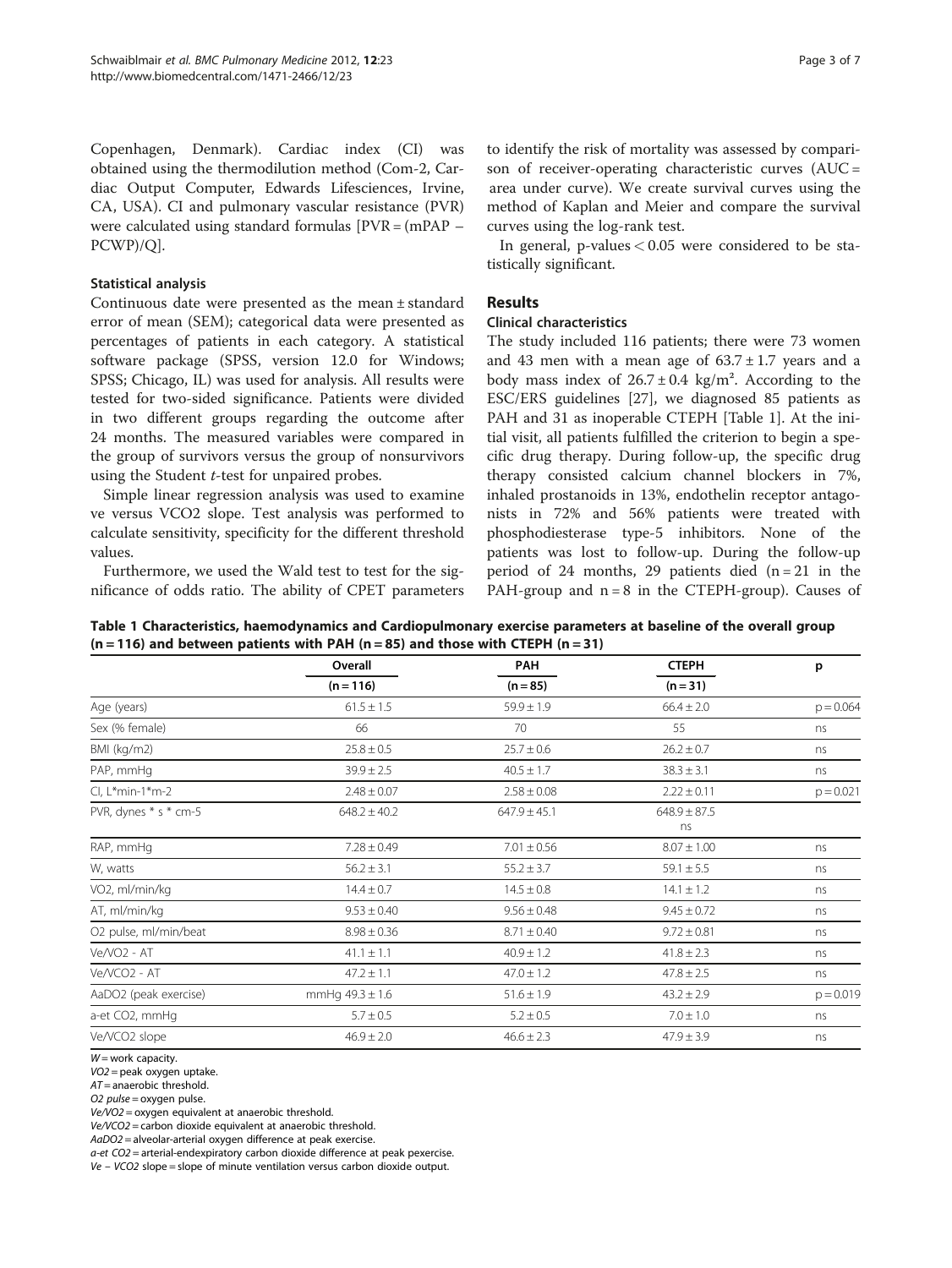death were progressive right-heart failure  $(n = 12)$ , respiratory failure ( $n = 10$ ), pulmonary hemorrhage ( $n = 2$ ), arrhythmia ( $n = 2$ ) and others ( $n = 3$ ).

### Lung function test

Lung function tests showed no relevant restrictive lung disease with FVC of  $80.0 \pm 1.5\%$  and TLC of  $91.0 \pm 1.4\%$ . The ratio of FEV1/FVC x 100 showed no signs of relevant obstructive lung disease in all patients  $(70.3 \pm 0.9\%)$ . The diffusing capacity was slightly reduced, to  $71.4 \pm 2.1$ predicted. Blood gas analysis showed a mild hypoxemia ( $pO2$  of  $63.6 \pm 1.0$  mm Hg) and hypocapnia ( $pCO2$  of  $33.8 \pm 0.4$  mm Hg).

#### Hemodynamics

At initial visit and at rest, PAP was elevated  $(41.4 \pm 2.5 \text{ mm})$ Hg), consecutively with a PVR of  $624 \pm 70$  dynes  $*$  s  $*$ cm-5, and with a normal PCWP of  $9.6 \pm 0.4$  mmHg. The RAP was elevated with  $7.6 \pm 1.1$  mm Hg.

## Cardiopulmonary exercise test and six minute walk distance

Most patients showed a reduction in work capacity of 58.8 ± 26.4% with a diminished aerobic capacity of  $62.2 \pm 2.1\%$  (13.6  $\pm$  1.3 ml/min/kg), a reduced O2 pulse of  $9.3 \pm 0.8$  ml/min/beat and elevated ventilatory equivalents for oxygen  $(45.9 \pm 2.2)$  and for carbon dioxide  $(51.8 \pm 2.2)$  at the AT  $(9.0 \pm 0.9 \text{ ml/min/kg})$ . Furthermore, we observed elevated AaDO2  $(56.5 \pm 3.2 \text{ mmHg})$  during peak exercise with an elevated a-etCO2 - difference of  $7.7 \pm 0.9$  mmHg. Ve/VCO2 slope amounted to  $51.7 \pm 4.3$ with a PetCO2 of  $28.0 \pm 0.7$  mmHg at peak exercise. The AT could not be determined in 11 patients because of mitigating oscillatory gas exchange patterns or premature end of exercise.

On average, we objectified a six minute walk distance of  $314.5 \pm 12.3$  m or  $62.4 \pm 2.2$ % respectively.

## Evaluation of survivors and nonsurvivors in respect of CPET parameters in patients with pulmonary hypertension

In our study group, no significant differences in any of hemodynamic parameters, aerobic capacity, anaerobic threshold and oxygen pulse at baseline existed between survivors and nonsurvivors. On the other hand, significant differences could be demonstrated in the following parameters at baseline: power capacity (67.7 versus 35.7 watts,  $p = 0.023$ ),  $Ve/VO2$  (42.1 versus 56.9,  $p = 0.001$ ), Ve/VCO2 (47.5 versus 64.4, p < 0.001), AaDO2 (52.8 versus 67.5 mmHg,  $p = 0.009$ ) and Ve/VCO2 slope (47.0) versus 65.4,  $p = 0.014$ ) [Table 2].

## Table 2 Hemodynamics and Cardiopulmonary exercise characteristics at baseline between survivors and nonsurvivors in patients with selective drug therapy (survival after 24 months)

|                                   | <b>Survivors</b><br><b>Nonsurvivors</b> |                 | р       |
|-----------------------------------|-----------------------------------------|-----------------|---------|
|                                   | $(n = 87)$                              | $(n = 29)$      |         |
| PAP, mmHg                         | $42.0 \pm 2.5$                          | $39.6 \pm 2.6$  | ns      |
| Cl, L*min-1*m-2                   | $2.30 \pm 0.12$                         | $2.31 \pm 0.21$ | ns      |
| PVR, dynes * s * cm-5             | $633.8 \pm 68.2$                        | $594.1 + 76.6$  | ns      |
| RAP, mmHg                         | $7.22 \pm 0.79$                         | $8.55 \pm 1.88$ | ns      |
| W, watts                          | $67.7 \pm 8.0$                          | $35.7 \pm 1.5$  | 0.023   |
| VO2, ml/min/kg                    | $14.6 \pm 1.4$                          | $10.9 \pm 1.0$  | ns      |
| AT, ml/min/kg                     | $9.65 + 0.87$                           | $7.09 + 1.07$   | ns      |
| O <sub>2</sub> pulse, ml/min/beat | $9.80 \pm 0.81$                         | $7.79 \pm 0.64$ | ns      |
| Ve/VO2 - AT                       | $42.1 \pm 2.1$                          | $56.9 \pm 2.6$  | 0.001   |
| Ve/VCO2 - AT                      | $47.5 \pm 2.2$                          | $64.4 \pm 2.3$  | < 0.001 |
| AaDO2 – peak exercise, mmHg       | $52.8 \pm 2.8$                          | $67.5 \pm 4.2$  | 0.009   |
| a-et CO2, mmHg                    | $6.8 \pm 0.8$                           | $10.5 \pm 1.1$  | 0.014   |
| Ve/VCO2 slope                     | $47.0 \pm 3.2$                          | $65.4 \pm 7.5$  | 0.014   |

 $PAP =$  mean pulmonary artery pressure.

 $CI =$  cardiac index.

PVR = pulmonary vascular resistance.

 $RAP$  = mean right atrial pressure.

 $W =$  work capacity.

VO2 = peak oxygen uptake.

 $AT =$  anaerobic threshold.

O2 pulse =  $oxvan$  pulse.

Ve/VO2 = oxygen equivalent at anaerobic threshold. Ve/VCO2 = carbon dioxide equivalent at anaerobic threshold.

AaDO2 = alveolar-arterial oxygen difference at peak exercise.

a-et CO2 = arterial-endexpiratory carbon dioxide difference at peak pexercise. Ve – VCO2 slope = slope of minute ventilation versus carbon dioxide output.

## Cardiopulmonary exercise parameters predictors of two-years mortality

According to the study results from Wensel at al. [\[2\]](#page-5-0), we firstly investigated the aerobic capacity with a cut-off value of 10.4 ml/min/kg. In our study population, VO2  $(AUC = 0.252)$  could not predict the two-years mortality with a sensitivity of 27% and specificity of 69%. The best predictive value in our group was the Ve/VCO2 (with a cut-off value of 55, AUC =  $0,769$ ) with a relative risk of two-years mortality of 7.83 and a sensitivity of 80% and a specificity of 79% [Figure [1](#page-4-0)]. Furthermore, Ve/VCO2 slope  $(AUC = 0.798)$  with a relative risk of 5.75 showed significant predictive mortality values [Figure [2\]](#page-4-0). AaDO2  $(AUC = 0.758)$  and a-etCO2  $(AUC = 0.804)$  values at peak exercise was not able to predict the mortality because of a decreased specificity of 62%/69% [Table [3](#page-4-0)].

## **Discussion**

To our knowledge, this is one of the first studies of CPET data in patients with PAH/CTEPH to compare ventilatory efficiency parameters as a predictor of 24 months mortality. In our study, ventilatory equivalent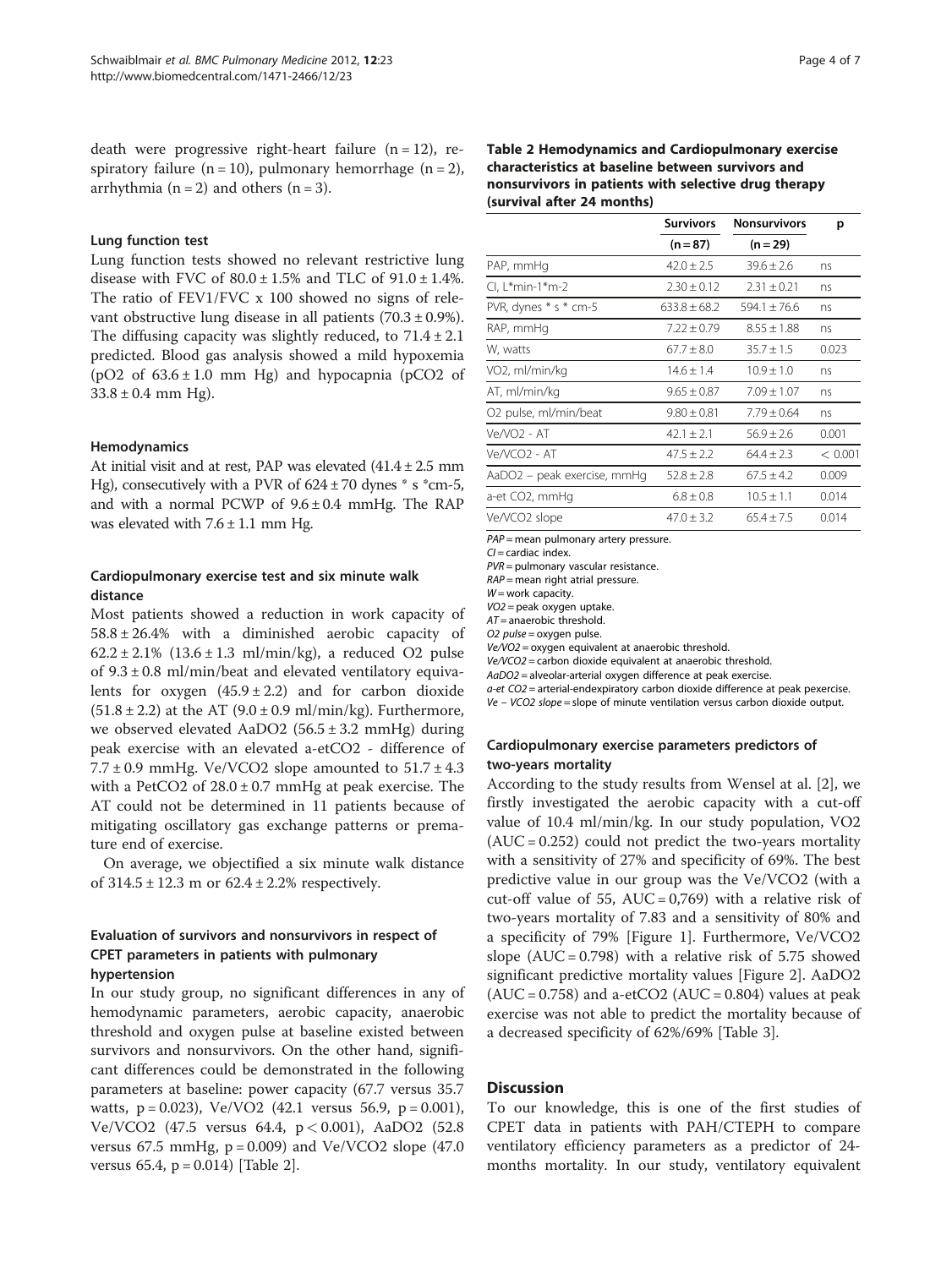<span id="page-4-0"></span>

for carbon dioxide at anaerobic threshold with a cutoff value of 55 identifies patients with an over seven fold increased risk of death within 24 months after initial evaluation. The Ve/VCO2 slope with a cutoff value of 60 had an over five fold increased risk of death within the same time interval. In our study group the parameters of ventilatory efficiency significantly better predicted the clinical outcome compared to peak oxygen uptake with a cut-off value of 10.4 ml/min/kg. Taken together, these results support the concept that for example the VE/ VCO2 slope or the ventilatory equivalents may be prognostically superior to peak VO2.

Symptoms in PAH-patients develop during exercise because recruitment of pulmonary vascular bed needed for exercise is impaired. Three pathophysiologies could be easily identified: [[1\]](#page-5-0) failure to perfuse the ventilated lung, thereby increasing the physiologic dead space and ventilatory requirement [[5,24,32\]](#page-6-0); [\[2](#page-5-0)] failure to increase cardiac output (oxygen transport) appropriately in response to exercise, causing a low work rate lactic acidosis (increased CO2 production relative to O2 consumption), thereby increasing acid ventilatory drive [[11,33\]](#page-6-0); and [[3\]](#page-5-0) exercise-induced hypoxemia in most PH patients, thereby increasing the hypoxic ventilatory drive. Ventilatory inefficiency could be measured as an increase in ventilatory equivalents for oxygen and carbon dioxide. Reindl et al. [[11\]](#page-6-0) showed that ventilatory



efficiency is influenced by cardiac output and by pulmonary vasoconstriction. Alveolar hypoperfusion, caused by impaired or defective vasodilation, probably represents the link to the impairment of ventilatory efficiency.

A significant finding in our study was the confirmation that Ve/VCO2 slope is a strong, independent predictor of death in patients suffering from PAH/CTEPH. This observation is in agreement with other studies from patients with chronic heart failure which have examined the prognostic significance of the Ve/VCO2 slope [[15,19,34,35\]](#page-6-0). Patients with chronic heart failure ventilate more during exercise than controls, resulting in an increase in the Ve/VCO2 slope [[36](#page-6-0)]. The increased Ve/ VCO2 slope could be a result of different mechanism. Ventilation perfusion mismatch [\[12,37](#page-6-0)], impaired diffusion of metabolic gases [[38](#page-6-0)], respiratory muscle weakness [\[39](#page-6-0)], and heightened sensitivity of peripheral receptors [\[40,41\]](#page-6-0) have all been postulated as possible causes. Additionally, one of the proposed mechanisms for an increase in Ve/VCO2 slope in chronic heart failure patients is an abnormal pulmonary perfusion [\[42](#page-6-0)]. Furthermore, Ukkonen et al. [\[43](#page-6-0)] showed that the right ventricular oxidative metabolism correlates with Ve/ VCO2 slope in chronic heart failure patients. This supports the hypothesis that pulmonary vascular resistance is a main determinant of the Ve/VCO2 slope [\[43](#page-6-0)].

Table 3 Cardiopulmonary exercise parameters predictors of two-years mortality rate in patients in patients with selective drug therapy, ie, in patients with pulmonary artery hypertension and in patients with chronic thromboembolic pulmonary hypertension  $(n = 116)$ 

|                          | Sensitivity | Specificity | odds ratio                 | significance |
|--------------------------|-------------|-------------|----------------------------|--------------|
|                          |             |             | [95% confidence interval]  |              |
| $VO2$ (< 10.4 ml/min/kg) | 27%         | 69%         | 1.88 [1,58; 2,18]          | $p = 0.03$   |
| Ve/VCO2 $(2 55)$         | 80%         | 79%         | 14.66 [12,70; 16,62]       | $p = 0.004$  |
| AaDO2 ( $\geq$ 55 mmHg)  | 69%         | 62%         | $3.67$ [ $3.11$ ; $4.23$ ] | $p = 0.09$   |
| Ve/VCO2 slope $(260)$    | 70%         | 81%         | 9.92 [6,68; 13,17]         | $p = 0.03$   |
| a-etCO2 ( $\geq$ 8 mmHg) | 62%         | 69%         | $3.63$ [2,73; 4,53]        | $p = 0.02$   |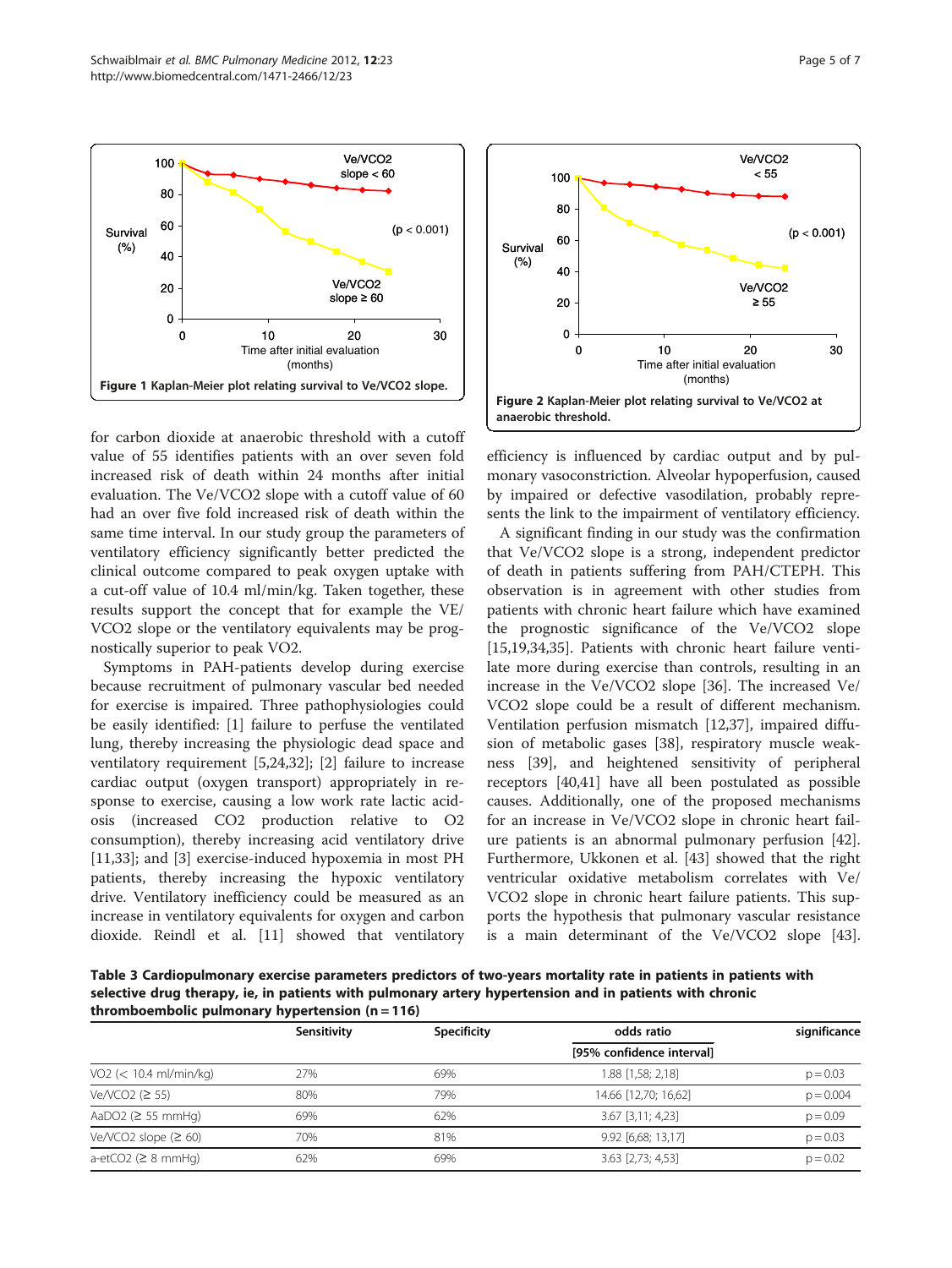<span id="page-5-0"></span>Because of the increased pulmonary vascular resistance in PH, pulmonary blood flow (cardiac output) fails to increase normally during exercise. The blunted cardiac output response to exercise results in an increase in anaerobic glycolysis with development of a lactic acidosis at low work rates. The lactic acidosis produces acid stimuli that increases ventilatory drive [\[44](#page-6-0)].

Mitani et al. [\[25\]](#page-6-0) suggested that it is necessary – when performing a CPET in PAH patients – to observe not only VO2 or VCO2, but also Ve/VCO2, in order to prevent aggravation of the ventilation/perfusion inequality, which leads to exercise-induced hypoxemia. A higher VE/VCO2 ratio describes a greater ventilatory requirement for eliminating the CO2 produced by aerobic metabolism and defines a reduced ventilatory efficiency. The reduced ventilatory efficiency is therefore caused by an increase in physiological dead space and a reduced PaCO2 set-point [[45\]](#page-6-0). Ting et al. [[23\]](#page-6-0) demonstrated that patients with higher Ve/VCO2 ratio would be patients with higher pulmonary vascular resistance. On the other side, the authors showed that the improvement in VE/ VCO2 ratio paralleled the improvement in VD/VT following dosing with prostanoids. This supports the concept that a reduction in Ve/VCO2 ratio reflects an improvement in blood flow to the ventilated lung. Reybrouck et al. [\[24](#page-6-0)] found that the Ve/VCO2 slope was steeper in patients with PH than the slope in patients with normal PAP, and these authors found a significant correlation between the slope and PAP and the VD/VT. Because of ventilation-perfusion inequalities, the VD/VT is increased, making gas exchange less efficient than normal. This causes PetCO2 to be diluted relative to PaCO2. Because pulmonary vascular disease is the hallmark of patients with PH, it is likely that the remarkably low PetCO2 seen in our patients with PH is partially due to underperfusion of ventilated lung.

Our data indicate that abnormally reduced ventilatory efficiency parameters are powerful and independent predictors of mortality in patients with PAH/CTEPH. Our study demonstrates that an increased ventilatory response to exercise is associated with a lower survival in patients with stable PAH. For several years, peak VO2 was the "gold standard" and remains widely used to risk stratify this type of patients [2]. However, the limitations of peak VO2 have prompted the search for other indices of CPET that can serve as alternative prognostic factors. The main disadvantage of peak VO2 is the need for maximal exercise, which may be difficult to achieve, particularly in PAH patients, whose daily activity levels are far below the effort required by the test. In addition, peak VO2 may be underestimated because of low patient motivation or because of premature termination of the test by the physician. Thus supplementary indices are needed to sharpen the risk stratification [[46\]](#page-6-0). Unlike

peak VO2, for example the Ve/VCO2 slope is generally independent from subject effort. In addition, variation in the Ve/VCO2 slope appears to rely closely on central function in patients with PH. The closer reliance the Ve/ VCO2 slope has on cardiac performance may contribute to its prognostic accuracy relative to peak VO2.

## Conclusion

The ventilatory efficiency parameters are easily measurable and highly reproducible parameters obtained from CPET, and the prognostic value of a reduced ventilatory efficiency suggests higher than the peak VO2 alone. Thus, a rational and pragmatic risk stratification process should include both peak VO2 and ventilatory efficiency parameters, and in particular, the measurement of the Ve/VCO2 slope and ventilatory equivalent for carbon dioxide should be performed in patients with PAH/ CTEPH. In summary, based upon these preliminary results, we propose that these indices of CPET might be helpful in the care of these patients and could play a role as a prognostic effort-independent marker in the evaluation of PAH/CTEPH patients.

#### Abbreviations

AaDO2: Alveolar-arterial oxygen difference; AT: Anaerobic threshold; AUC: Area under curve; BMI: Body mass index; CI: Cardiac index; CPET: Cardiopulmonary exercise testing; CTEPH: Chronic thromboembolic pulmonary hypertension; FVC: Forced vital capacity; O2 pulse: Oxygen pulse; PAH: Pulmonary arterial hypertension; PAP: Pulmonary arterial pressure; PCWP: Pressure in wedge position; PH: Pulmonary hypertension; PVR: Pulmonary vascular resistance; RA: Right atrium pressure; RHC: Right heart catheterization; SO2: Oxygen saturation; TLC: Total lung capacity; TLco: Diffusing capacity for carbon monoxide; VCO2: Carbon dioxide output; Ve: Minute ventilation; Ve/VCO2: Ventilatory equivalent for carbon dioxide; Ve/VO2: Ventilatory equivalent for oxygen; Ve/VCO2 slope: Slope between minute ventilation and carbon dioxide production; VO2: Oxygen uptake.

#### Competing interests

The authors declare that they have no competing interests.

#### Authors' contributions

Drs. SVS and B conceived and designed the study. Dr. S performed the statistical analyses and drafted the article. Drs. SF and B acquired the study data. All authors participated in interpreting the data and revising the manuscript for important intellectual content. All authors approved the final version of the manuscript.

#### Received: 7 April 2011 Accepted: 7 June 2012 Published: 7 June 2012

#### References

- Oudiz R, Barst R, Hansen J, et al: Cardiopulmonary exercise testing and sixminute walk correlations in pulmonary arterial hypertension. Am J Cardiol 2006, 97:123–126.
- Wensel R, Opitz C, Anker S, et al: Assessment of survival in patients with primary pulmonary hypertension. Importance of cardiopulmonary exercise testing. Circulation 2002, 106:319-324.
- 3. Miyamoto S, Nagaya N, Satoh T, et al: Clinical correlates and prognostic significance of six-minute walk test in patients with primary pulmonary hypertension. Comparison with cardiopulmonary exercise testing. A, J Respir Crit Care Med 2000, 161:487–492.
- 4. Riley M, Porszasz J, Engelen M, Brundage B, Wasserman K: Gas exchange responses to continuous incremental cycle ergometry exercise in